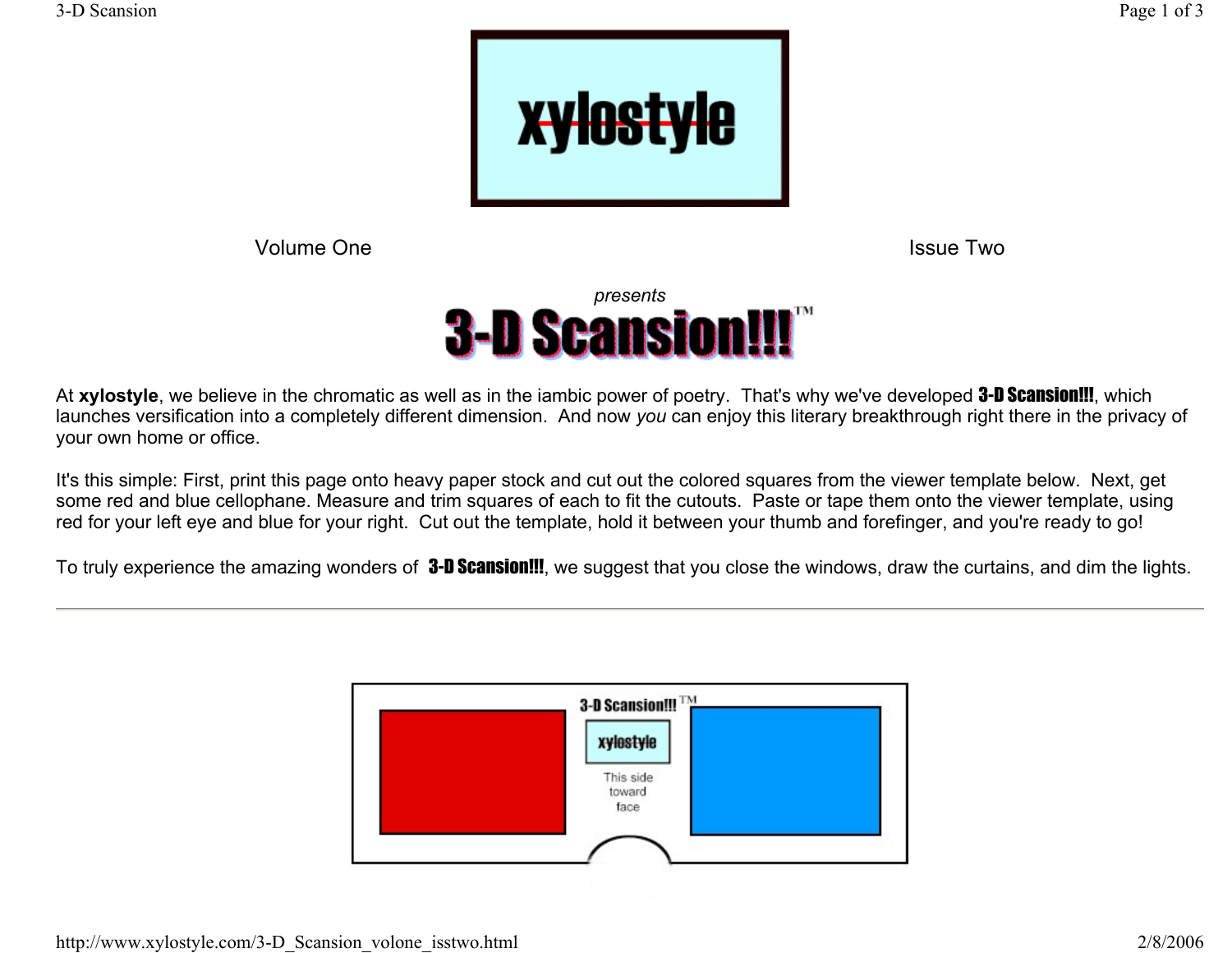## reviewance

proudly offering a gaze of shimmerling stealth appearing with the silence of supposition and assumption

affecting superiority of indifference erasing remnants of once-feigned interest with apparent self-satisfaction

disconcertingly atonal, these thoughts distort and collapse into amusement.

jb/april, 2001

3-D Scansion!!! is a trademark of the **xylostyle** organization.

**RETURN TO CURRENT ISSUE**



Home

xylostyle is a creative conglomerate

Contact us at: info@xylostyle.com Write us at: **xylostyle**